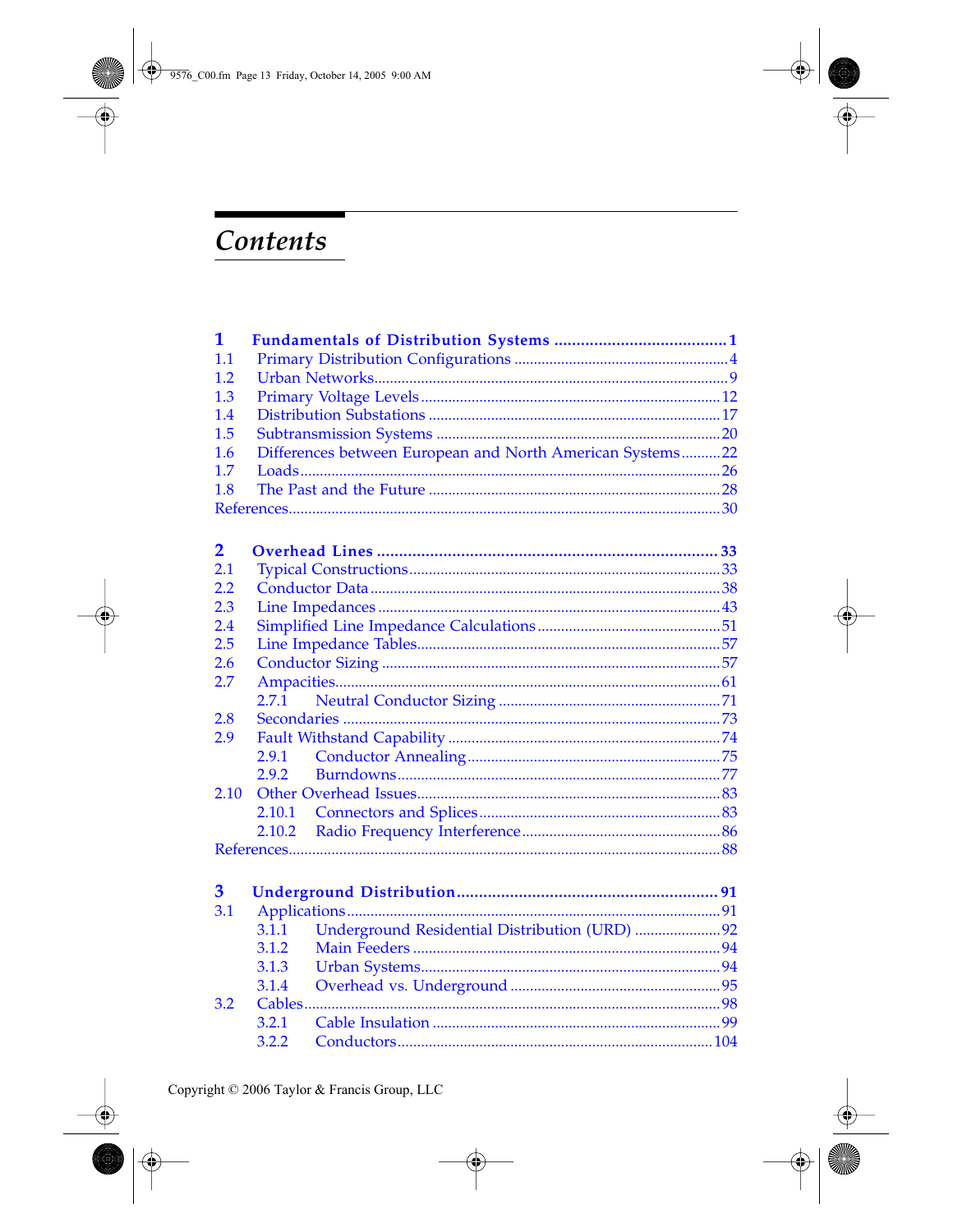<span id="page-1-0"></span>

|      | 3.2.3  |                                                     |  |  |  |  |
|------|--------|-----------------------------------------------------|--|--|--|--|
|      | 3.2.4  |                                                     |  |  |  |  |
|      | 3.2.5  |                                                     |  |  |  |  |
| 3.3  |        |                                                     |  |  |  |  |
| 3.4  |        |                                                     |  |  |  |  |
|      | 3.4.1  |                                                     |  |  |  |  |
|      | 3.4.2  |                                                     |  |  |  |  |
|      | 3.4.3  |                                                     |  |  |  |  |
|      | 3.4.4  |                                                     |  |  |  |  |
| 3.5  |        |                                                     |  |  |  |  |
| 3.6  |        |                                                     |  |  |  |  |
| 3.7  |        |                                                     |  |  |  |  |
|      | 3.7.1  |                                                     |  |  |  |  |
|      | 3.7.2  |                                                     |  |  |  |  |
|      | 3.7.3  |                                                     |  |  |  |  |
| 3.8  |        |                                                     |  |  |  |  |
| 3.9  |        |                                                     |  |  |  |  |
|      |        |                                                     |  |  |  |  |
|      |        |                                                     |  |  |  |  |
| 4    |        |                                                     |  |  |  |  |
| 4.1  |        |                                                     |  |  |  |  |
| 4.2  |        |                                                     |  |  |  |  |
| 4.3  |        |                                                     |  |  |  |  |
| 4.4  |        |                                                     |  |  |  |  |
|      | 4.4.1  |                                                     |  |  |  |  |
|      | 4.4.2  |                                                     |  |  |  |  |
|      | 4.4.3  |                                                     |  |  |  |  |
|      | 4.4.4  |                                                     |  |  |  |  |
|      |        | 4.4.4.1                                             |  |  |  |  |
|      |        | 4.4.4.2                                             |  |  |  |  |
|      |        | 4.4.4.3                                             |  |  |  |  |
|      | 4.4.5  |                                                     |  |  |  |  |
|      | 4.4.6  | Sequence Connections of Three-Phase Transformers191 |  |  |  |  |
| 4.5  |        |                                                     |  |  |  |  |
| 4.6  |        |                                                     |  |  |  |  |
| 4.7  |        |                                                     |  |  |  |  |
| 4.8  |        |                                                     |  |  |  |  |
| 4.9  |        |                                                     |  |  |  |  |
|      | 4.9.1  |                                                     |  |  |  |  |
|      | 4.9.2  |                                                     |  |  |  |  |
|      |        |                                                     |  |  |  |  |
| 4.10 | 4.10.1 |                                                     |  |  |  |  |
|      | 4.10.2 |                                                     |  |  |  |  |
|      |        |                                                     |  |  |  |  |
|      | 4.10.3 |                                                     |  |  |  |  |
|      | 4.10.4 |                                                     |  |  |  |  |